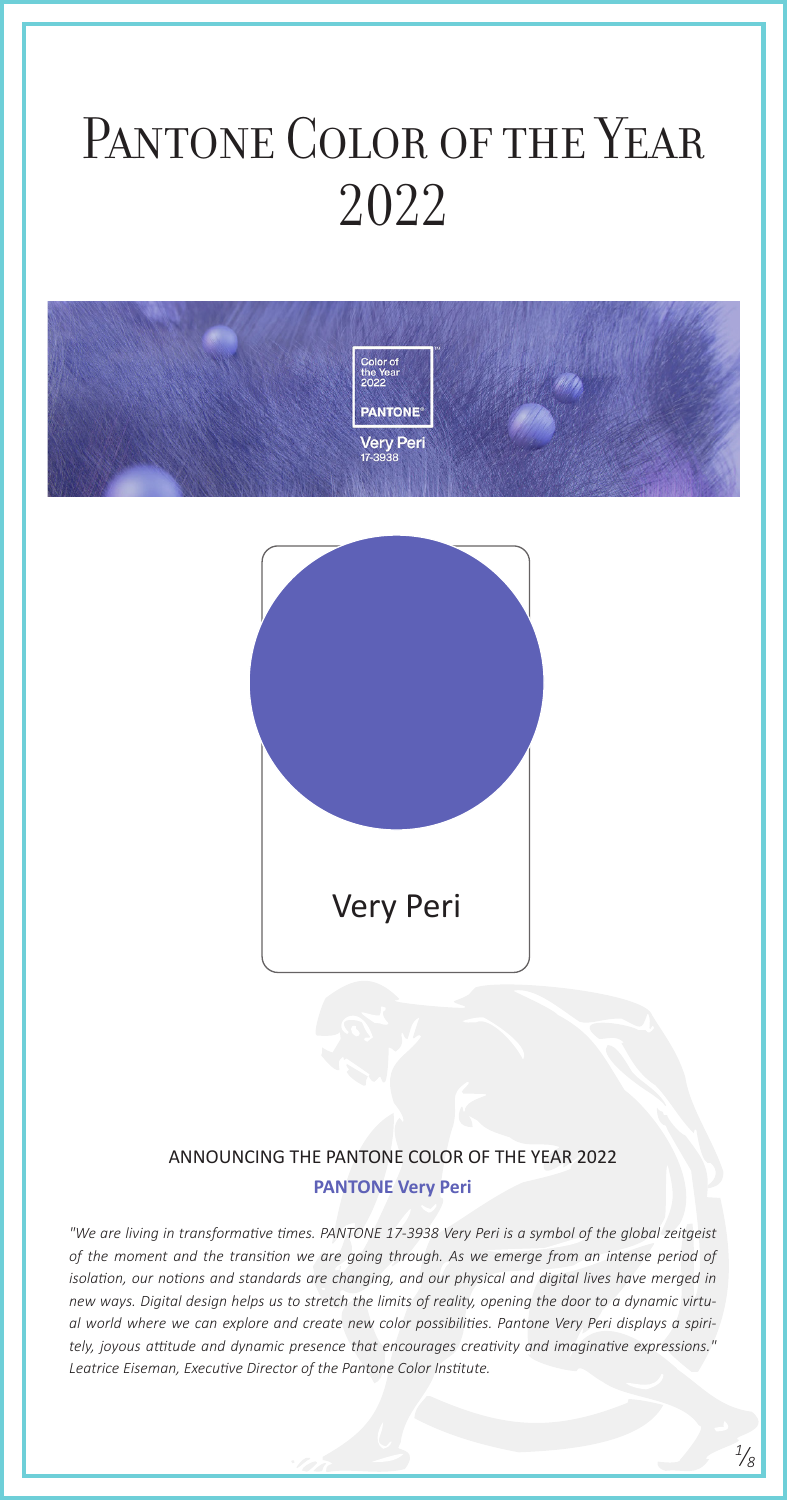*Balancing Act is a complementary palette of color whose natural balance of warm and cool tones support and enhance one other. The brilliance of PANTONE 17-3938 Very Peri is intensified within this artfully calibrated palette, injecting a feeling of liveliness and visual vibration.*



### PANTONE COLOR PALETTE 2022

#### # BALANCING ACT

| <b>PANTONE' 15-1905 TCX</b> | <b>Burnished Lilac</b>                            |
|-----------------------------|---------------------------------------------------|
| <b>PANTONE' 14-1905 TCX</b> | Lotus                                             |
| <b>PANTONE' 16-1330 TCX</b> | <b>Muted Clay</b>                                 |
| <b>PANTONE' 14-0626 TCX</b> | Dried Moss                                        |
| <b>PANTONE' 17-3938 TCX</b> | Very Peri                                         |
| <b>PANTONE' 16-5907 TCX</b> | <b>Granite Green</b>                              |
| <b>PANTONE' 18-1718 TCX</b> | <b>Hawthorn Rose</b>                              |
| <b>PANTONE' 17-1605 TCX</b> | <b>CREATED BY</b><br><b>PANTONE</b><br>Elderberry |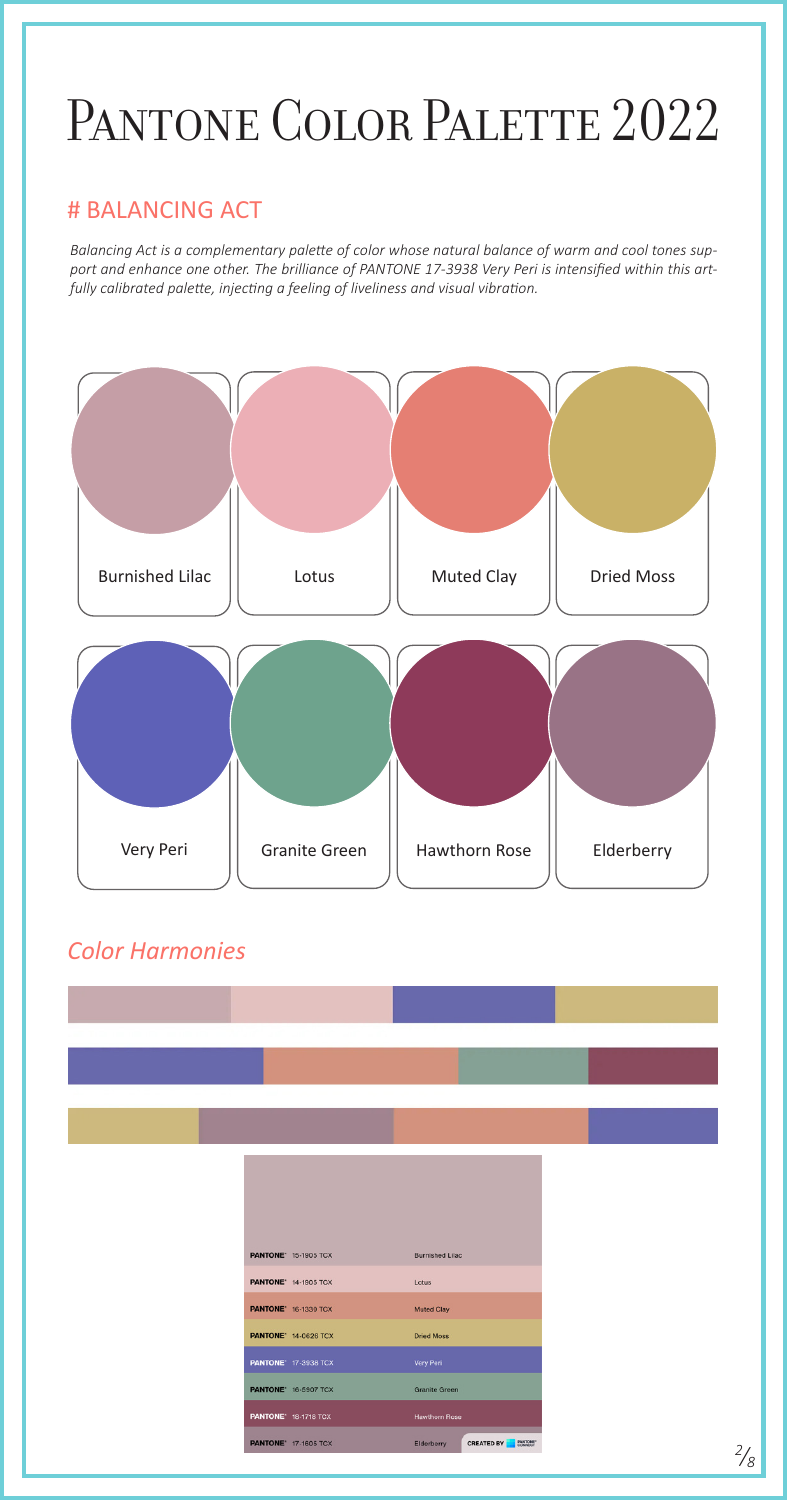*A holistic and harmonious blend of nature infused shades, Wellspring highlights the compatibility of the greens with good-natured PANTONE 17-3938 Very Peri, and the health-giving properties of these deliciously subtle and nourishing hues.*



# PANTONE COLOR PALETTE 2022

#### # WELLSPRING

|  | <b>PANTONE</b> 16-6127 TCX  | Greenbriar           |                                     |
|--|-----------------------------|----------------------|-------------------------------------|
|  | <b>PANTONE' 16-0237 TCX</b> | Foliage              |                                     |
|  | <b>PANTONE</b> 18-0135 TCX  | Treetop              |                                     |
|  | <b>PANTONE' 14-0647 TCX</b> | Celery               |                                     |
|  | <b>PANTONE' 17-0949 TCX</b> | Chai Tea             |                                     |
|  | <b>PANTONE' 18-3533 TCX</b> | <b>Dewberry</b>      |                                     |
|  | <b>PANTONE' 17-3938 TCX</b> | Very Peri            |                                     |
|  | <b>PANTONE</b> 14-4809 TCX  | <b>Eggshell Blue</b> | <b>PANTONE</b><br><b>CREATED BY</b> |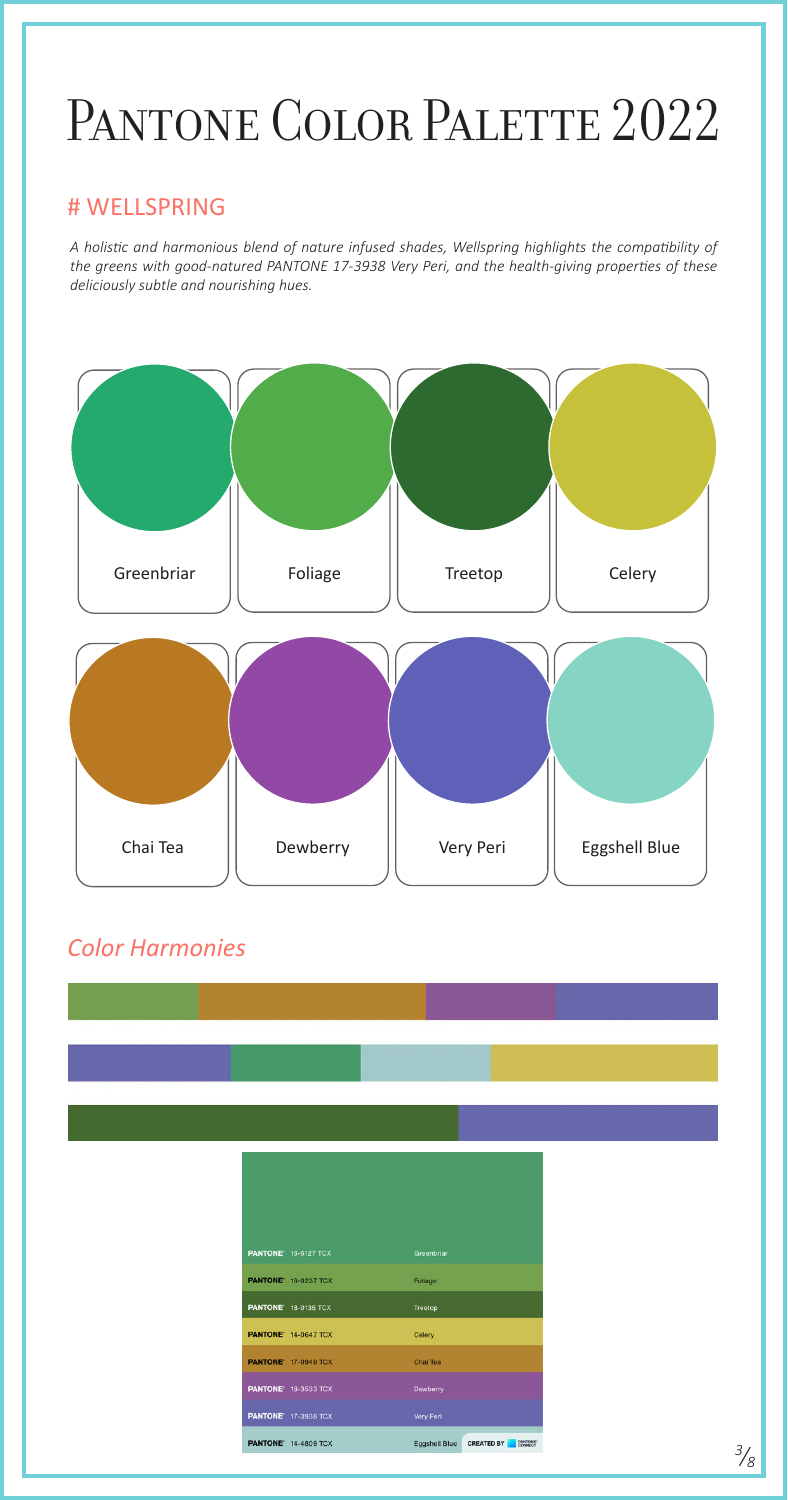*The dynamic presence of PANTONE 17-3938 Very Peri comes through in The Star of the Show, as we surround this happiest and warmest of all the blue hues with a palette of classics and neutrals whose essence of elegance and understated stylishness convey a message of timeless sophistication.*



### PANTONE COLOR PALETTE 2022

#### # THE STAR OF THE SHOW

| <b>PANTONE' 19-4007 TCX</b> | Anthracite                     |
|-----------------------------|--------------------------------|
| <b>PANTONE' 18-3908 TCX</b> | <b>Volcanic Glass</b>          |
| <b>PANTONE' 18-1312 TCX</b> | Deep Taupe                     |
| <b>PANTONE' 16-1105 TCX</b> | Plaza Taupe                    |
| <b>PANTONE' 13-0002 TCX</b> | <b>White Sand</b>              |
| <b>PANTONE' 17-1115 TCX</b> | <b>Petrified Oak</b>           |
| <b>PANTONE' 11-4201 TCX</b> | Cloud Dancer                   |
| <b>PANTONE</b> 17-3938 TCX  | <b>CREATED BY</b><br>Very Peri |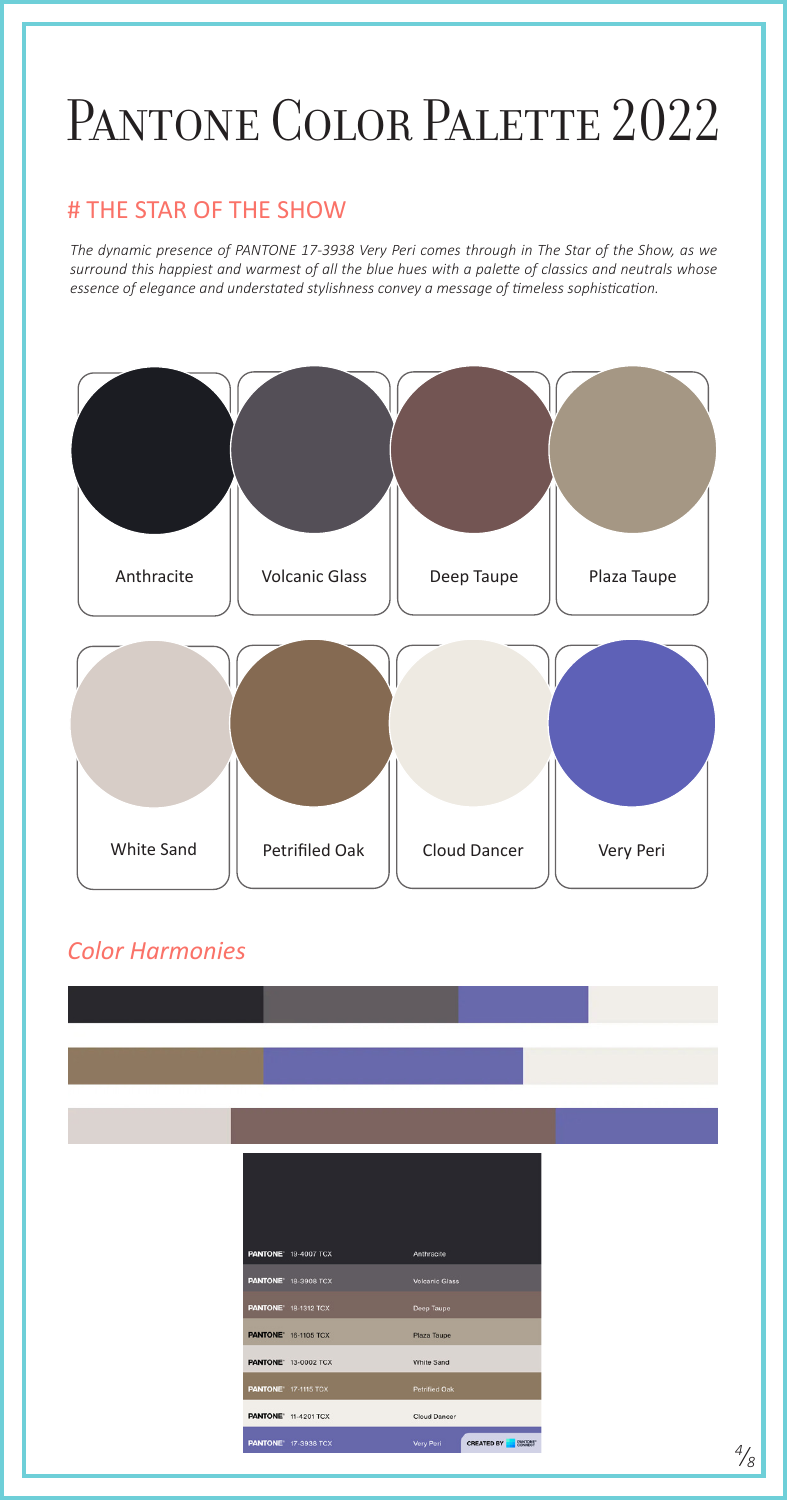*Amusements, a joyous and whimsical color story of irrepressible fun and spontaneity is amplified by the carefree confidence and joyful attitude of PANTONE 17-3938 Very Peri, a twinkling blue hue whose playfulness emboldens uninhibited expression and experimentation.*



# PANTONE COLOR PALETTE 2022

#### # AMUSEMENTS

|  | <b>PANTONE' 17-1341 TCX</b> | <b>Tawny Orange</b>  |                   |
|--|-----------------------------|----------------------|-------------------|
|  | <b>PANTONE' 17-3938 TCX</b> | Very Peri            |                   |
|  | <b>PANTONE' 15-1040 TCX</b> | Iced Coffee          |                   |
|  | <b>PANTONE</b> 18-2133 TCX  | Pink Flambé          |                   |
|  | <b>PANTONE' 15-2718 TCX</b> | <b>Fuchsia Pink</b>  |                   |
|  | <b>PANTONE</b> 17-1755 TCX  | <b>Paradise Pink</b> |                   |
|  | <b>PANTONE' 13-0932 TCX</b> | Cornsilk             |                   |
|  | <b>PANTONE</b> 16-4411 TCX  | Tourmaline           | <b>CREATED BY</b> |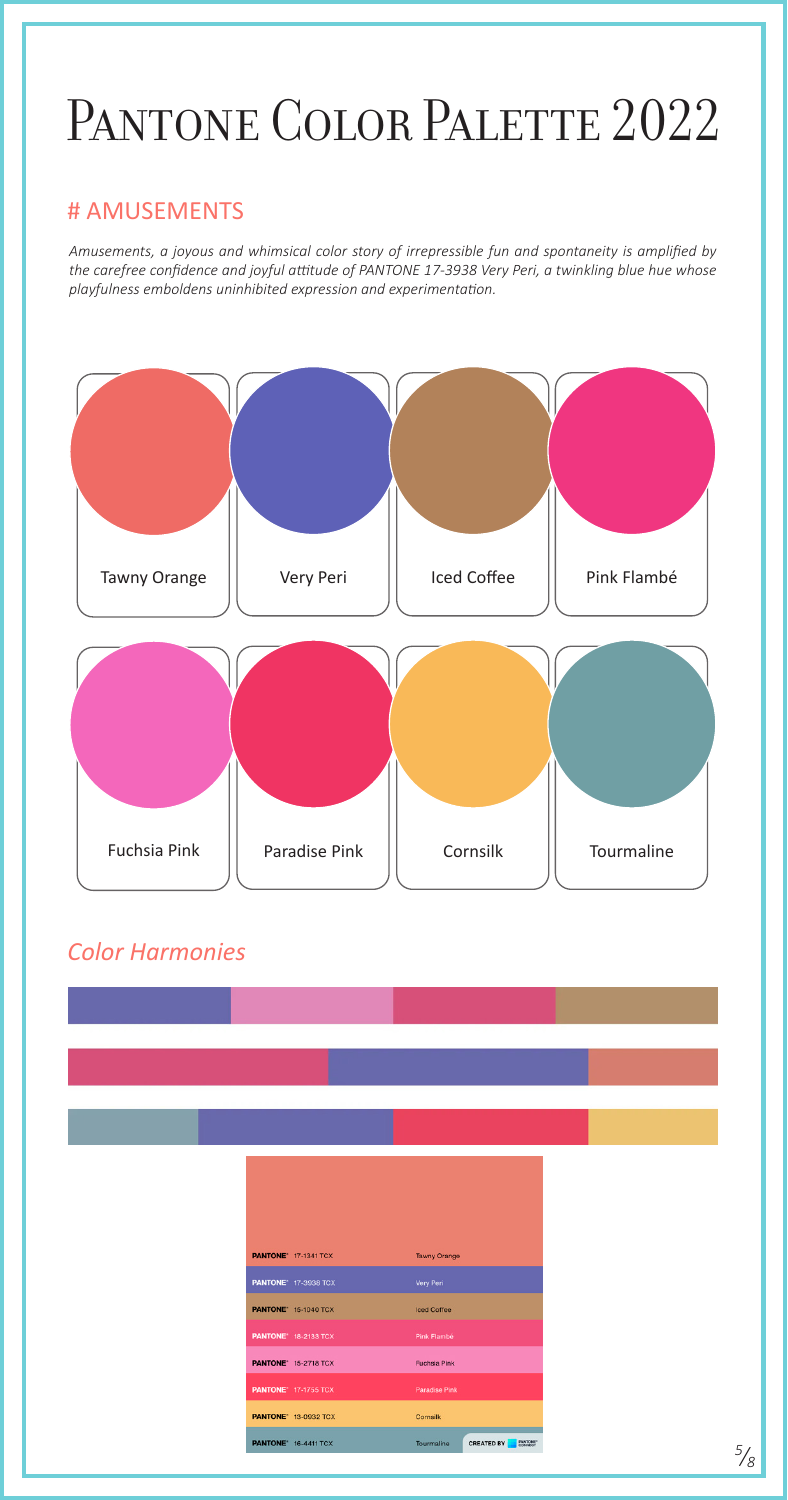### PANTONE COLOR PALETTE #1

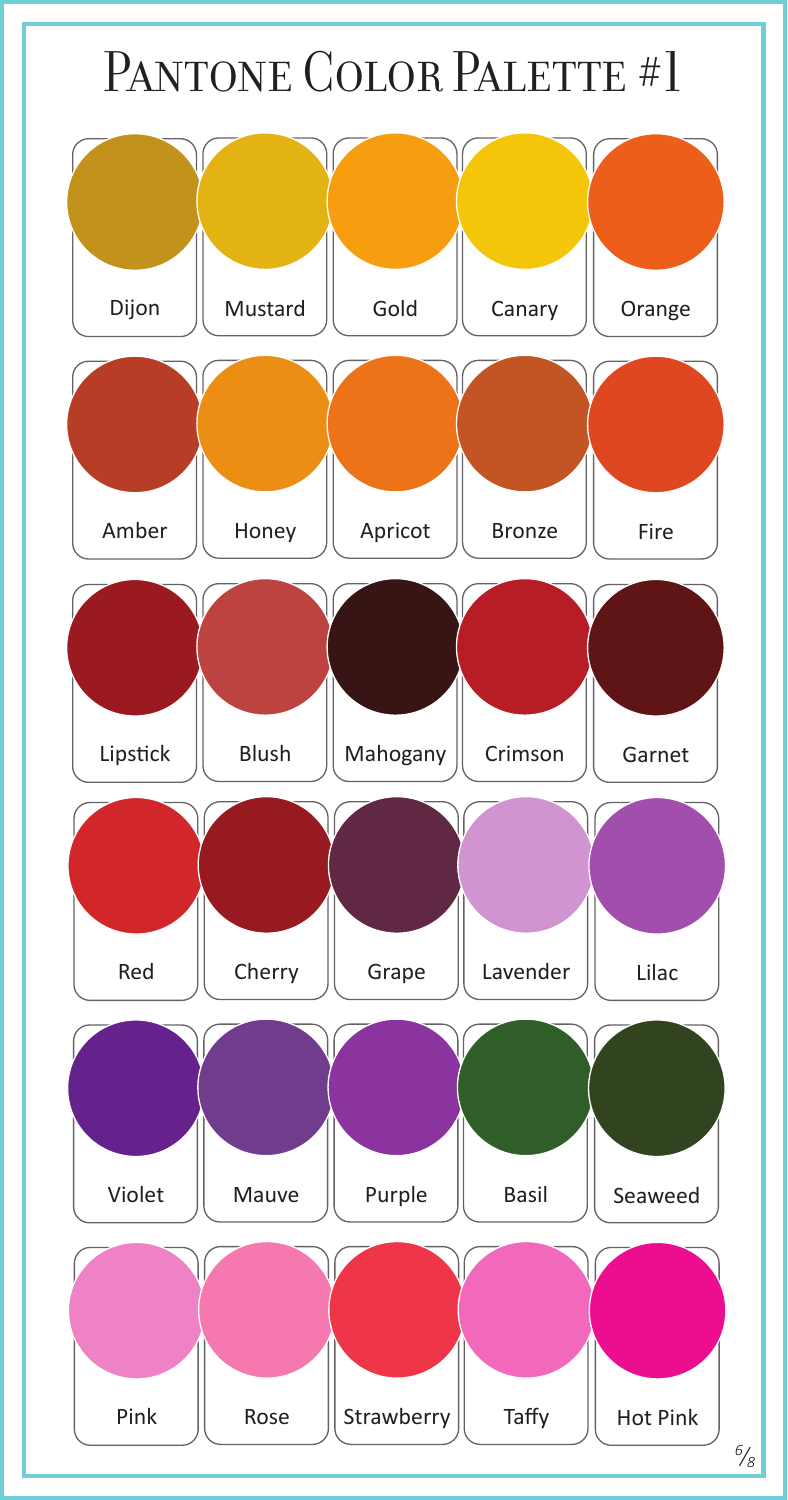### PANTONE COLOR PALETTE #2

![](_page_6_Figure_1.jpeg)